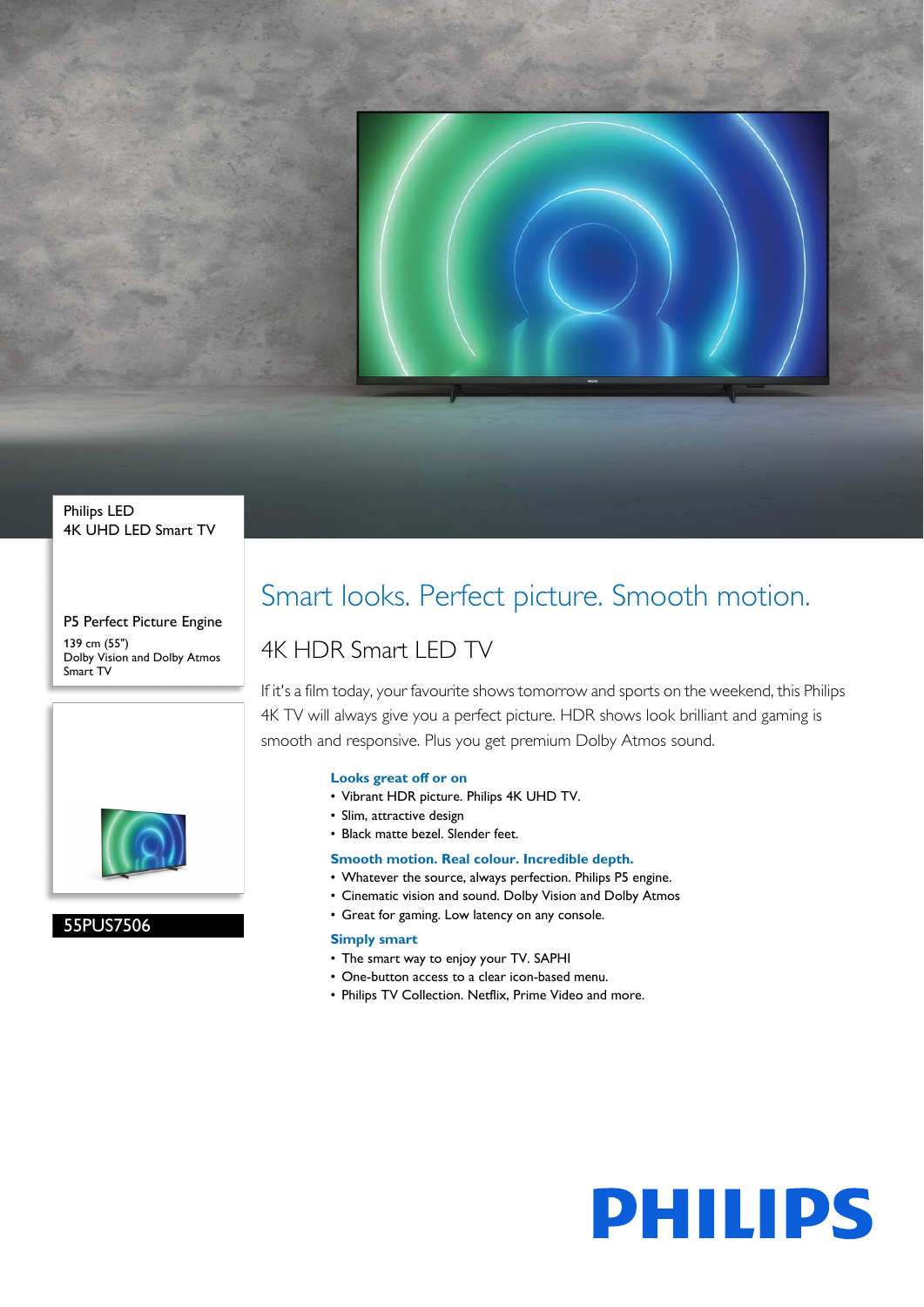# **Highlights**

#### **Supports all major HDR formats**



Your Philips 4K UHD TV is compatible with all major HDR formats, including Dolby Vision. Whether it's a must-watch series or the latest video game, shadows will be deeper. Bright surfaces will shine. Colours will be truer.

#### **Dolby Vision + Dolby Atmos**



Support for Dolby's premium sound and video formats means that the HDR content that you watch will look—and sound—glorious. You'll enjoy a picture that reflects the director's original intentions and experience spacious sound with real clarity and depth.

#### **SAPHI smart TV**



The fast, intuitive SAPHI operating system makes your Philips smart TV a real pleasure to use. Enjoy great picture quality and one-button access to a clear icon-based menu. Operate your TV with ease, and quickly navigate to popular Philips smart TV apps.

#### **Philips P5 Picture Engine**



The Philips P5 engine delivers a picture as brilliant as the content you love. Details have noticeably more depth. Colours are vivid, while skin tones look natural. Contrast is so

crisp you'll feel every detail. Motion is perfectly smooth.

#### **HDMI connectivity**



Your Philips TV boasts the latest HDMI connectivity, and it automatically switches to a low-latency setting when you start playing a game on your console.

#### **Design**

Looking for a TV that fits with your room? This 4K smart TV is dressed for the occasion! The virtually bezel-free screen goes with just about any interior scheme. While the slim feet make it seem as if the screen is floating above your TV unit or table.





**Saphi**